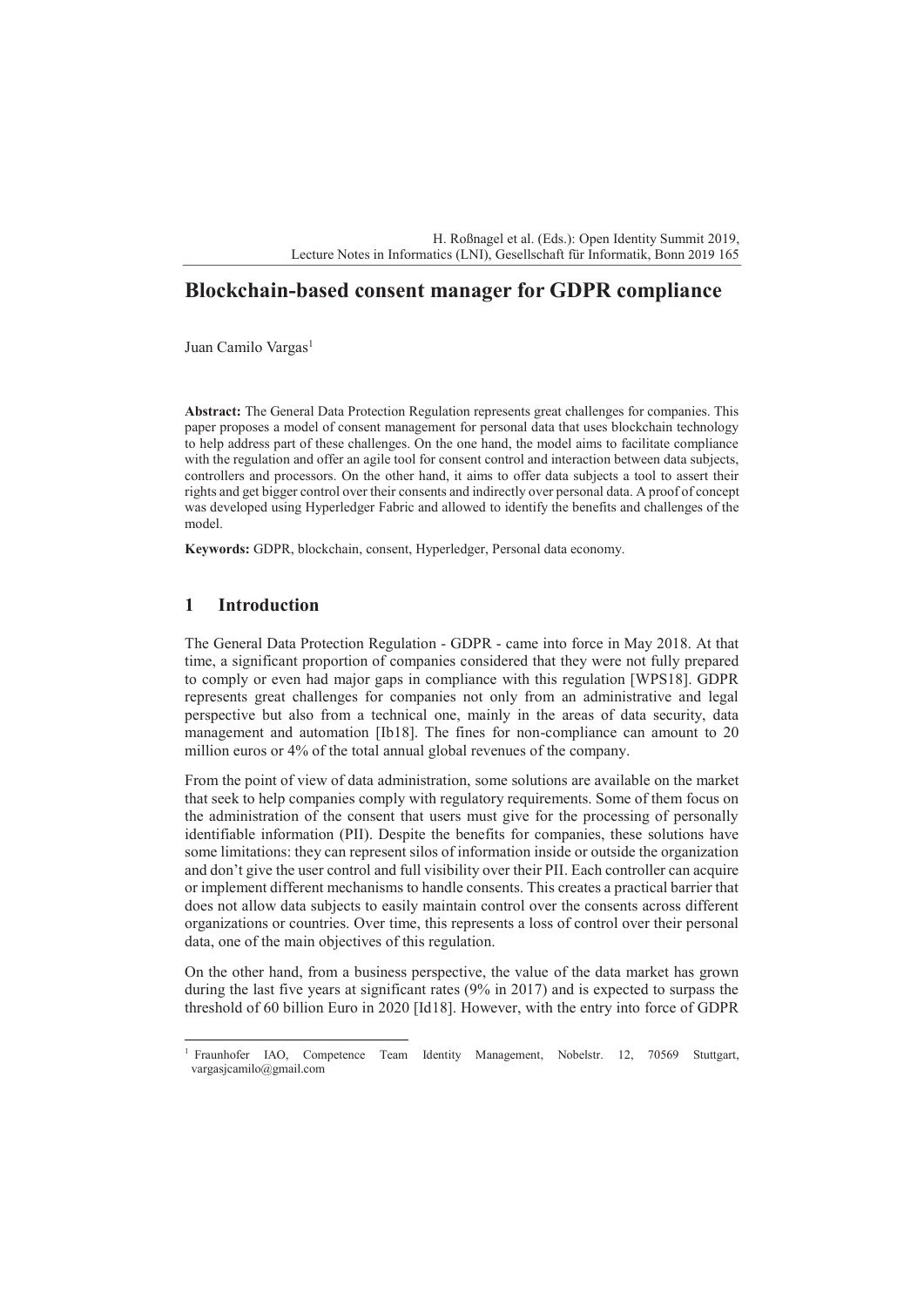166 Juan Camilo Vargas

many companies face difficulties to monetize personal data that has been consented since purchasing companies do not have agile mechanisms to verify the conditions under which the consents were granted and if they fully comply with the regulation. Lack of trust between companies reduces the growth of personal data market that conforms to regulation.

An alternative model of consent management of personal data is proposed using blockchain technology. As one of the types of distributed ledger technologies, blockchain offers novel security, trust and interaction features that can add value to the consent management model for the processing of personal data. In its most basic form, a blockchain can be described as a database that is decentralized and immutable and that keeps historical records of transactions and digital assets through a peer-to-peer network. The proposed model considers as participants in a blockchain network the three main actors defined in the GPDR: data subjects, data controllers and the data processors. Optionally, the model can allow authorities to be integrated into the network as a fourth participant with limited rights to the supervision of partial information upon request. These actors interact around consent facilitating compliance and accountability by companies in their role as data controllers and data processors and facilitating the exercise of subject's data rights. Additionally, the model can offer two novel advantages: On the one hand, it allows data subjects to easily decide where their data goes and to know where it is and for what purposes and by whom it is processed. It also provides a tool to make subsequent decisions and requests related to it in order to exercise the data rights established in the regulation. On the other hand, the model can be used by new fairer data monetization systems that share revenue with the data subjects according to the data they provide (see examples [HEN18] and [Pi18]).

#### **2 Methods**

The concept of the blockchain-based consent manager was conceived as a business network modelled on a permissioned federated blockchain [VK17] under the control of the actors themselves, i.e. under the control of the data subjects, controllers and processors. These are defined within the blockchain network as nodes that not only validate transactions but can also control who has access and can read or write in the ledger. A proof of concept was implemented using the Hyperledger Fabric framework [Hy18A] as it provides adequate tools for agile development on enterprise blockchain solutions. Figure 1 describes the overall vision of the proposed model.

In a normal operation, when a data subject consents the processing of his PII and the data controller collects and stores the data (1), a digital version of the consent is created as an asset and is registered in blockchain (2). This digital consent contains information that includes the categories of data consented, the purposes of processing, the conditions of storage or processing time and the identification of the data controller, joint controllers and processors if they exist. In other words, the consent contains the information that gives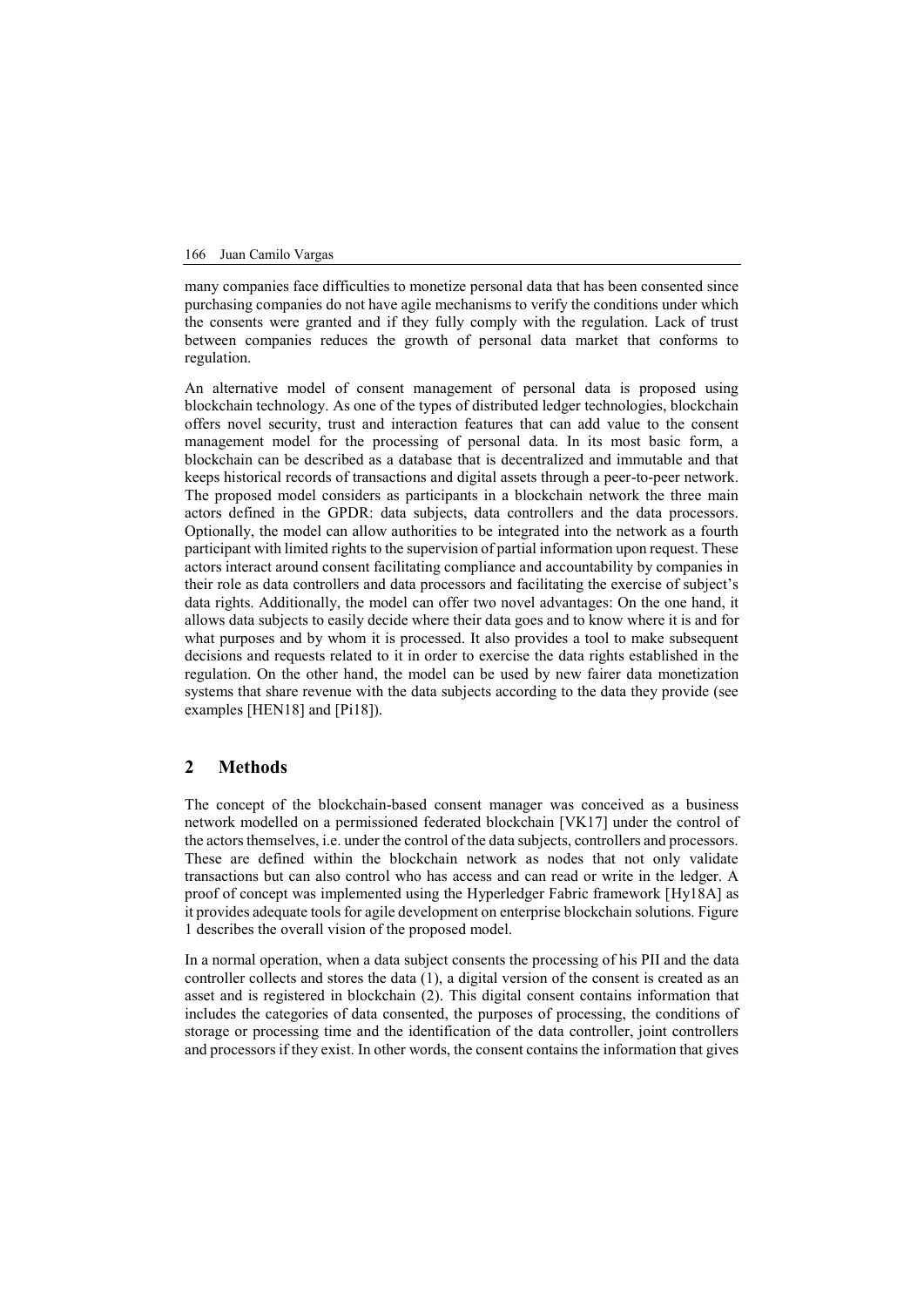form to the privacy policy and terms and conditions of the data controller. For the purposes of the proof of concept, the format of the consent was adopted and modified from the standard proposed by the consent receipt recommendation by the Kantara Initiative [Ka17].



Fig. 1: Blockchain-based consent manager general concept.

Once the consent is created in the blockchain, the personal information of the data subject is stored off-chain, that is, in the data controller's data base. Storing any personal information in a blockchain is not considered as a good practice as the data could not be modified or deleted later which can go against the right of modification and right to be forgotten [CLP18] [Bl18].

When the controller passes personal information to a data processor (3) a new transaction in the blockchain is executed (4). This transaction includes details of data and allowed processing like what data is exactly transferred (data categories), to whom, for what purposes and the period and conditions of processing. In the same way, the processor can register in the blockchain (5) processing activities listed in article 6 of GDPR, e.g. processing for the performance of a contract or passing the information to authorities for the performance of task carried out in the public interest.

Additionally, the data subject is granted access to the blockchain so he can execute two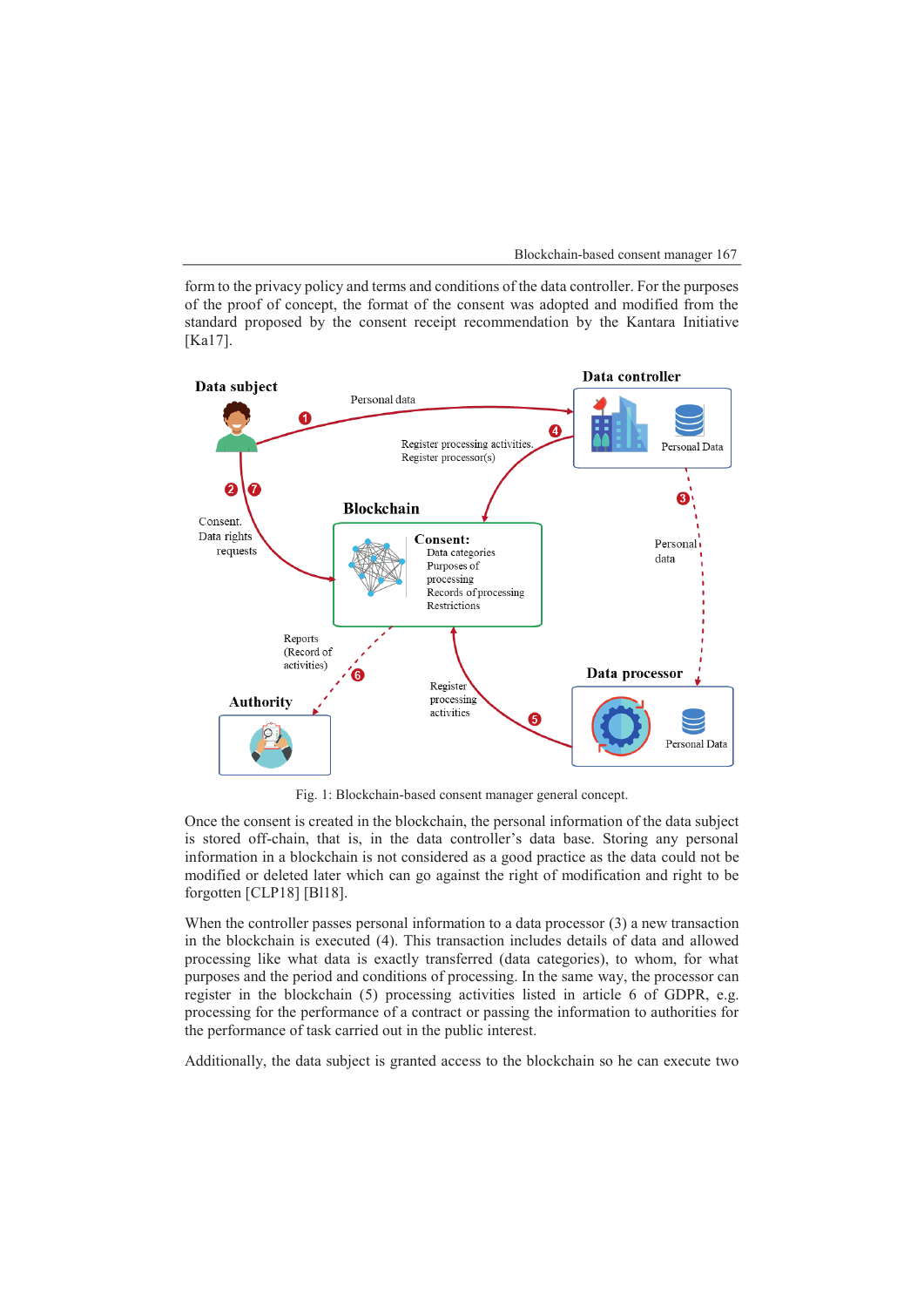168 Juan Camilo Vargas

types of activities (7): From one part, he can see the history of transactions related to his consent. That means, he is able not only to access to the conditions that rule the given consent but also he can see the activities the controller and processor(s) have registered in the network in relation to his data. For example, the subject would be able to have a list of the processors that are executing or have executed processing activities on his data and under what conditions as well as their contact data.

From the other hand, the subject can make requests related to his data rights established in the regulation. For example, if the subject considers that one or more processors are carrying processing activities that he considers to be outside the scope of the consent or that he doesn't want to consent anymore, he can request a restriction for processing (Art. 18) or simply withdraw his consent (Art.7). Requests for data erasure (Art.17), correction of data (Art.12) and access to data (Art. 15) were also implemented in the PoC.

From the data controllers and processors' perspective, the network becomes not only a source of immutable information that includes the business rules they have agreed upon and also the registered transactions in relation to specific subjects' data but also a log of processing activities. Thus, the ledger keeps most of the information that these actors must record according to article 30 and matches the models for registering processing activities suggested by the German Conference of Independent Federal and State Data Protection Authorities [Sa18]. Optionally, under request of authorities (Art.30 num.4) controllers and processors could make available for them all or partial information stored in the ledger.

These main activities  $(2)$ ,  $(4)$ ,  $(5)$  and  $(7)$  represent transactions in the blockchain. These were modelled as chaincode, i.e. in the form of Smart Contracts that are stored in each of the nodes of the network and define the logic of the interaction between its participants.

# **3 Results**

The demonstrator of the concept was used to simulate the consent management process with data from a fictitious group of online stores (data controllers) that requests their customers' personal data (data subjects) for purposes of behaviour analysis on their websites and e-marketing strategies through third parties (data processors). The system made it possible to analyse the applicability of the model as well as some of the challenges facing a possible implementation in a production environment.

The Hyperledger Fabric framework provided usefulness and agility in the creation of the proof of concept in this particular business application. It also provides functionalities such as the creation of channels that allow different companies to participate in the network and still share only part of the information, allowing intra-company collaboration while maintaining privacy.

One of the main challenges identified lies in its integration with the legacy systems of the different organizations. Additionally, a system of association and governance is required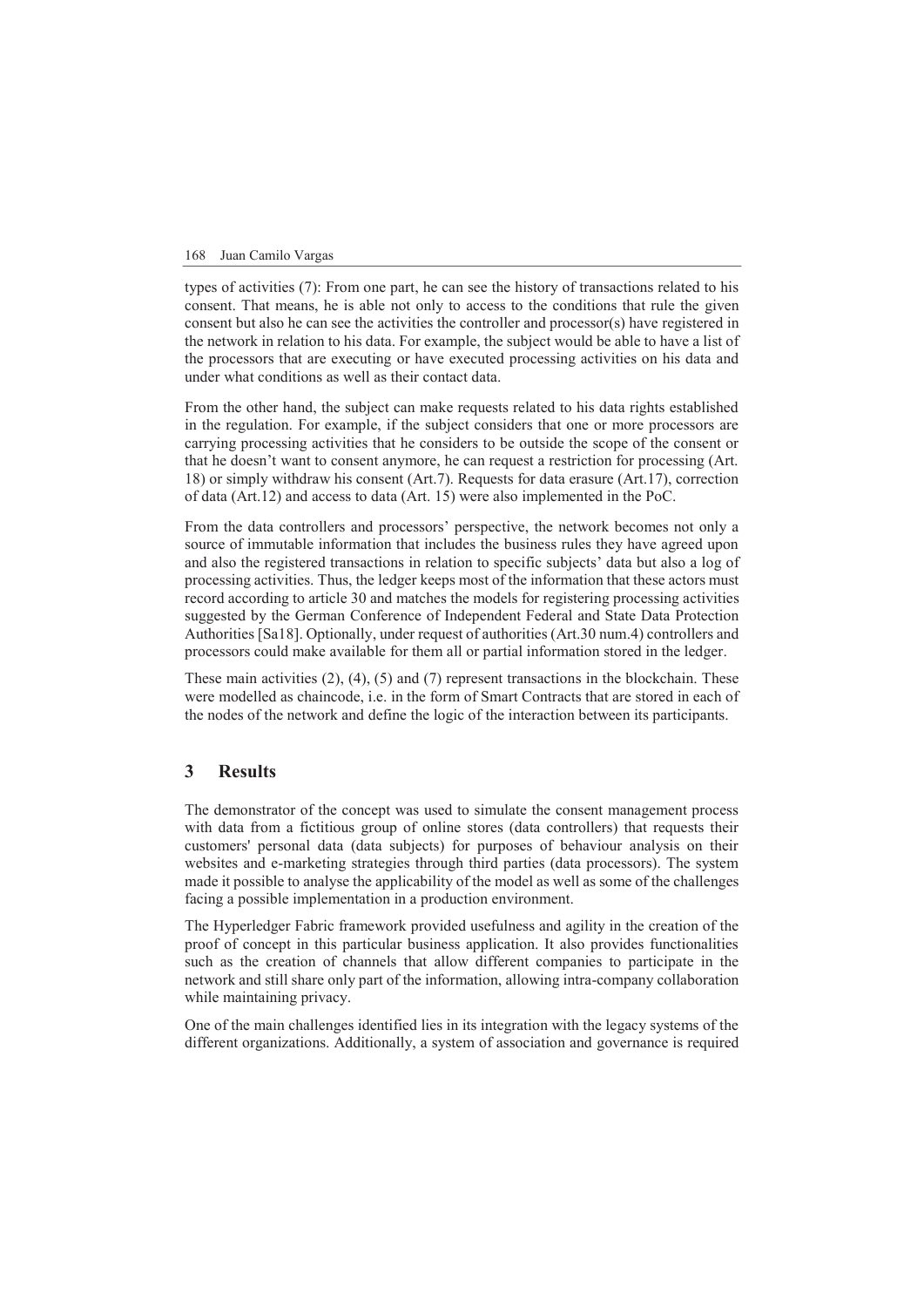to maintain the network and to provide the standardization of information storage formats related to the consents among all participating organizations.

#### **4 Discussion**

From the technical point of view, a detailed analysis is required regarding the scalability and performance of the system. The implementation of the concept by a single company does not necessarily need a blockchain implementation [Pe17]. The advantages of the blockchain technology for the enterprise are truly delivered when multiple entities that do not fully trust each other interact within a business network.

Blockchain features allow to create applications that eliminate the need to fully rely on third parties or intermediaries. However, this does not fully apply to the present case. Although there is an immutable record of the activities executed on the data, companies still have the possibility to process or replicate PII without registering such activities on the network, still requiring subjects to give their trust to controllers and processors.

Additional to be the consent manager (Blockchain-based consent manager 169<br>
to maintain the networks around provide the standardizations of information storage format<br> **4** Discussion<br>
From the technical point of view, a d From another point of view, the model can offer advantages to companies for regulatory compliance and can be easily implemented with currently available platforms. However, much of the real value for people lies in the possibility of having this mechanism whenever PII is delivered regardless of which company or in which country. This implies that the general adoption of the concept represents a major challenge. An implementation could be done in public permissioned blockchain platforms so companies of all sizes and from different countries can easily integrate it to their custom systems. For this, a further analysis on the type of blockchain network and the platform to be used is needed. Moreover, the creation of protocols and standards for the storage of consents for the use of personal data like the Consent Receipt Recommendation [KIa17] is imperative to ensure interoperability.

Compared to actual regular operations, this model provides greater transparency to users regarding their personal data. The problem of losing control of personal digital data once it is shared clearly remains. Initiatives such as Self Sovereign Identity and Kantara Initiative are currently looking for solutions to this problem. In addition to offering advantages to companies, this concept is intended to add to these initiatives.

## **5 Conclusion**

The blockchain-based consent model represents an option that provides transparency to the relationship between data subjects, controllers and processors. It is an alternative proposal that can add value to data management in companies and facilitate GDPR compliance. Additionally, it can add value to the data subjects since the concept provides an agile mechanism of visualization and control over PII that is not currently used and that allows them to make informed decisions about their own data.